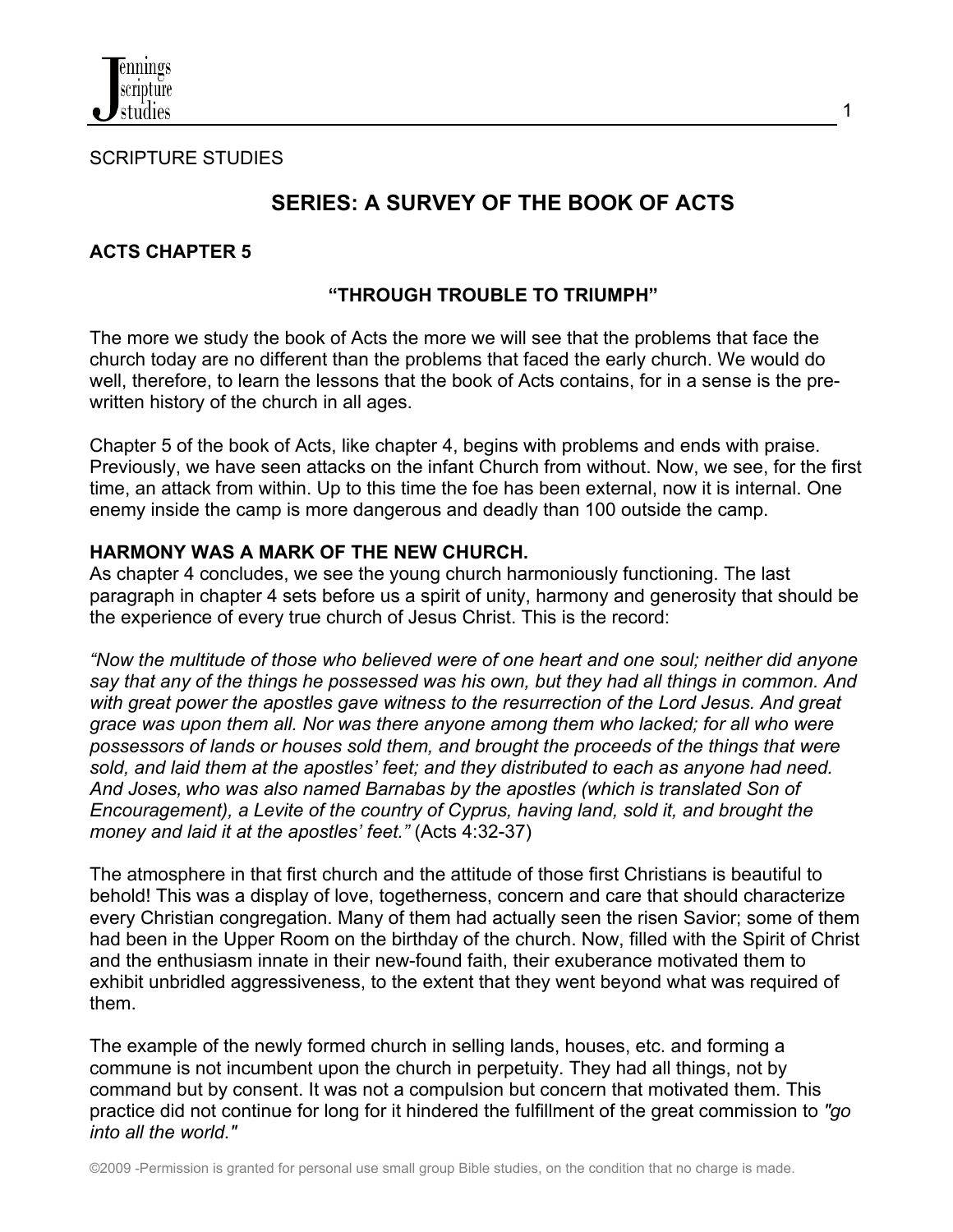

In chapter 8 we read that "*they were scattered abroad"* (v.4) and they went everywhere preaching the Word. Evidently, it was not God's will for such a practice to continue. In order for such a practice to continue it would mean that they would all have to continue to live together in a communal setting and consequently could not and would not carry out the Great Commission.

Their actions are indeed commendable, however, it is not recorded that the practice was continued in other New Testament churches. The instructions for Christian giving are articulated in 2 Corinthians chapters 8 and 9.

It is glaringly evident that they loved the Lord Jesus, each other and the newly founded Church. It is very doubtful that the apostles had to go visiting healthy absentee members to remind them that they should be in attendance! Every week there was a family reunion. And, do not forget, that this church was functioning in enemy territory and very soon some of their number would be killed for their faith!

Do you remember the words of Timothy Dwight's hymn? Here are some of the stanzas:

 "I love Thy church, O God. Her walls before Thee stand, Dear as the apple of Thine eye, And written on Thy hand.

 For her my tears shall fall For her my prayers ascend, To her my cares and toils be given Till toils and cares shall end.

 Beyond my highest joy I prize her heavenly ways, Her sweet communion, solemn vows, Her hymns of love and praise."

Paul writes, *"Christ also loved the church and gave Himself for her."* (Eph.5:25) Do we love the church for which Christ died, with the quality of love displayed by members of the very first church? Do we attend it, defend it, commend it and extend it?

Did you ever hear someone say, "Why go to church? I can worship God at the seaside, on the mountainside, at my bedside!" You may have heard those or similar words from "freelance" Christians, who want to do their own thing apart from other believers.

There are several principles ignored in such an attitude:

- First, God wants you to be involved in a family meeting with Him. The Word says, *"Do not forsake assembling together"* (Heb.10:25a);
- Second, others need you. Your presence encourages others*. "Encouraging one another"* (Heb.10:25b);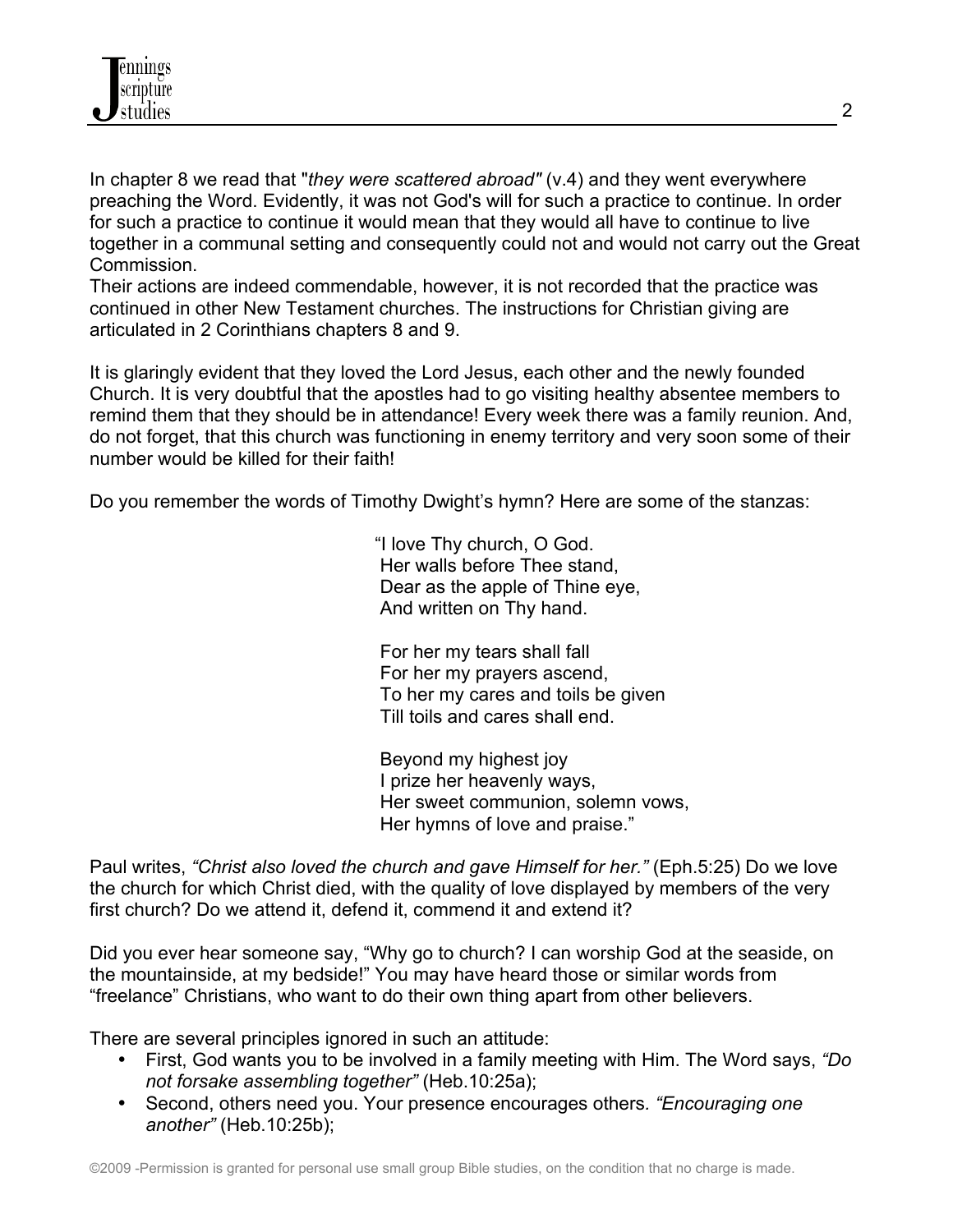- Third, you need others. While the words, "Birds of a feather flock together" are not in the Bible, the principle is. If a soldier acted like some "lone ranger" Christians act, he would be punished for being A.W.O.L. The absent Christian soldier punishes himself by denying himself the blessings of Christian comradeship. Soldiers need to rub shoulders with other soldiers!
- Fourth, the sinners around you need to see you exhibiting a love and loyalty to the church which helps validate the faith you say you possess! Recently, our unsaved neighbor said to another neighbor, "I see them going to church. We're thinking about going also." There are many ways to give testimony of your Christian faith. Regular, faithful church attendance is one way.

#### **HYPOCRISY INVADED THE ASSEMBLY.** Acts 5:1-11

*"But a certain man named Ananias, with Sapphira his wife, sold a possession. And he kept back part of the proceeds, his wife also being aware of it, and brought a certain part and laid it at the apostles' feet. But Peter said, "Ananias, why has Satan filled your heart to lie to the Holy Spirit and keep back part of the price of the land for yourself? While it remained, was it not your own? And after it was sold, was it not in your own control? Why have you conceived this thing in your heart? You have not lied to men but to God." Then Ananias, hearing these words, fell down and breathed his last. So great fear came upon all those who heard these things. And the young men arose and wrapped him up, carried him out, and buried him. Now it was about three hours later when his wife came in, not knowing what had happened. And Peter answered her, "Tell me whether you sold the land for so much?" She said, "Yes, for so much." Then Peter said to her, "How is it that you have agreed together to test the Spirit of the Lord? Look, the feet of those who have buried your husband are at the door, and they will carry you out." Then immediately she fell down at his feet and breathed her last. And the young men came in and found her dead, and carrying her out, buried her by her husband. So great fear came upon all the church and upon all who heard these things."*

The harmony of the young church, as seen in the closing paragraph in chapter 4, is beautiful. It is the canvas upon which the ugly portraits of a man and his wife are painted in the first verses of chapter 5. Notice the first word of chapter 5: *"But."* This of course ties chapter 5 in with what had transpired in chapter 4.

Wherever God is at work, the devil is also active. God's work is never destroyed by the devil, but the devil can and does temporarily disrupt God's workers from time to time. The devil hates united, harmonious and joyful Christian congregations. He, therefore, wants to inject his poison, which comes in various forms. James writes, *"For where envy and self-seeking exist, confusion and every evil thing are there."* (James 3:16) If it is not there, he plants it and aids the spread of the infection.

What was it that disturbed the harmony in the first church? The new-born church in Jerusalem was enjoying the freshness and beauty of new life in Jesus Christ, when the devil influenced and injected into that harmonious assembly, the germ of hypocrisy. The selfless and sacrificial example of Barnabas is the backdrop to the selfish and hypocritical actions of a man named Ananias and his wife Sapphira in chapter 5.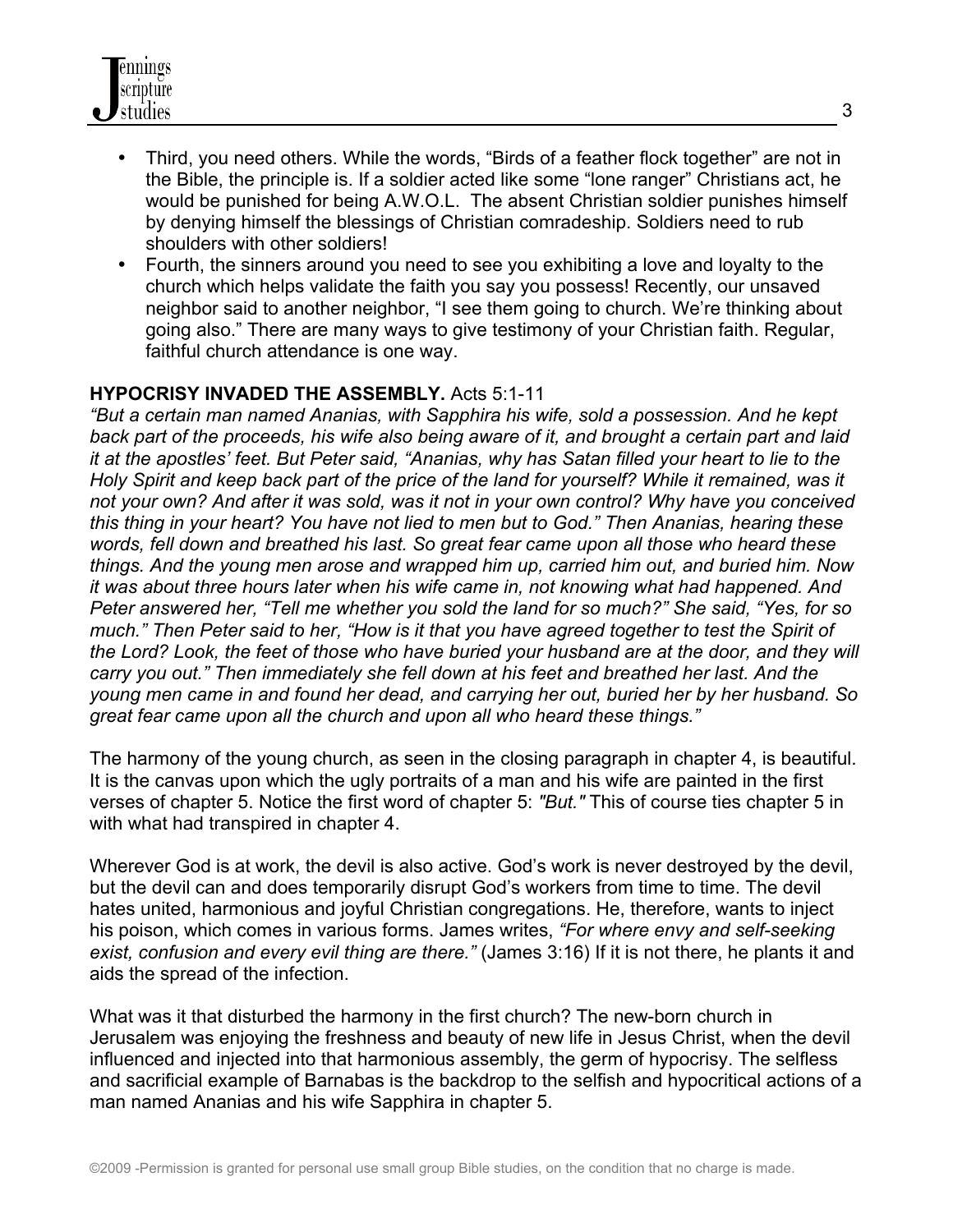Barnabas had just consummated a real-estate deal and had, by prior decision, put the money in the treasury of the church. This shining example of Christian stewardship earned for Barnabas and honorable mention in the Word of God.

But we also have a dishonorable mention in connection with giving. In the same church with Barnabas was a Christian couple, Ananias and Sapphira, who are good examples of bad stewardship. This couple also had real-estate and perhaps because of the selfless example of Barnabas, they felt compelled to imitate his example and therefore sold their property. In outward appearances the actions were similar, but in reality they were very different for in verse 2 we read that they *"kept back part of the proceeds.*" It was not the mere keeping back part of the price that constituted the sin of these two. Peter made it quite clear that they were under no obligation to sell, and after selling they still were not required to give all or any of the proceeds.

What then was the sin? The sin of Ananias and Sapphira was the sin of pretending that part was all. It was the sin of hypocrisy, of attempting to appear to be what they really were not; of endeavoring to make it appear that they had done what they really have not done. The sin was that of lying. Peter asked, *"Why have you conceived this thing in your heart? You have not lied on demand, but under God."* (v.4) Both Ananias and Sapphira had agreed beforehand to lie. They intended the church to think that they were doing the same thing that Barnabas did. It was pretense - hypocrisy!

Hypocrisy made Christ angry. What severe things he said to those who pretended to be religious; what scorching, blasting words He spoke against them! He called them: *"hypocrites"* (Matt.23:27); "snakes" (Matt. 12:34); *"whitewashed tombs"* (Matt.23:29) and said, *"You are of your father the devil."* (John 8:44)

One word which presents no difficulty for the translator of languages is the word "hypocrite," for such persons exist in all societies. In the Amazonian jungle, Indian tribes have a variety of ways of denoting duplicity; one tribe, describes a hypocrite as "One with two faces." Another tribe, "A man with two hearts." Others, "People with two kinds of talk"; "A two headed man," "A forked tongue person"; "A two-sided man." The Black Thai people of Vietnam have summarized the characteristics of a hypocrite with keen discernment when they call a hypocrite "one with a straight mouth and a crooked heart."

Their hypocrisy was exposed for all to see. This expose' reveals at least four facts:

- 1) One of Satan's strategies for robbing the church of its power is to infect it with dishonestly, hypocrisy.
- 2) It is possible for a Christian in the best of churches, surrounded by people who are full of God's Spirit (Acts 4:31), to be influenced by Satan. (Acts 5:3). You can be sure that when God is doing His work, the devil is not idle.
- 3) Satan's influence does not take away a person's responsibility for his or her own choices. New Testament giving is not an obligation but a free choice. (Acts 5:4) *"So let each one give as he purposes in his heart, not grudgingly or of necessity; for God loves a cheerful giver."* (II Cor.9:7)
- 4) To lie to one's fellow believers is to lie to God. (Acts 5:4)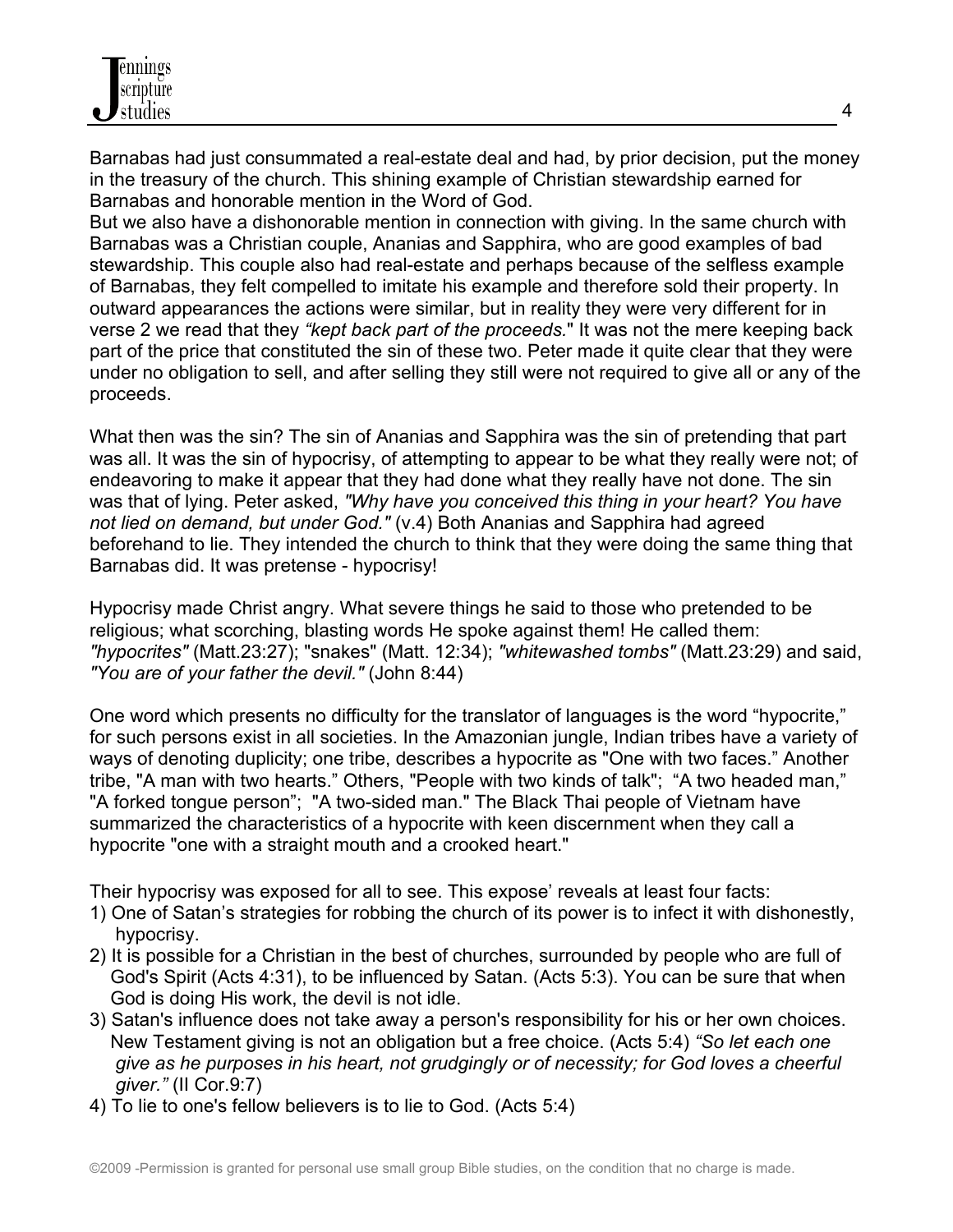

Not everyone who lies in church dies in church! The deaths of Ananias and Sapphira were caused by the act of a loving God correcting His children. The discipline was not just for hypocritical givers but a lesson to the entire church. The whole Christian community quickly developed a healthy respect for God.

Was God too hard on this couple? Some may tend to say what they did was not that big of a deal, that it was a petty sin. In God's sight, there are no petty sins. Here, at the beginning of the church movement, God sent a strong message to the church in the ages to come, by putting a stop to playing "let's pretend." *"The fear of the Lord is the beginning of wisdom."* (Prov.9:10)

It is interesting that both in the early history of the nation of Israel and the early history of the church, there are glaring illustrations of the deadliness and seriousness of cheating on God when it comes to the use of possessions. In the early days of the nation of Israel, Achan is dealt with very severely with regard to possessions (Joshua 7) and here in acts chapter 5, at the beginning of the church, we have the story Ananias and Sapphira. Just as Achan had jeopardized the camp of Israel by his covetousness, so a and S. endangered the progress of the infant Church by their actions. The first sin in the ranks of Israel after they entered the Promised Land, the sin of Achan, and the first outburst of sin in the early church, were alike punished with divine judgment.

> *"Though the mills of God grind slowly, Yet they grind exceeding small; Though with patience he stands waiting, With exactness He grinds all."*

Billy Sunday, the evangelist of years gone by, said, "The sins of the sanctuary are more damaging to the work of God than the sins of the saloon."

Was the penalty too severe? Let us consider what they did:

- they disrupted the fellowship of the saints;
- they introduced into the church the same thing that Adam brought into the human race and with which Achan blighted the camp of Israel;
- they made mockery of the high act of worship of which Barnabas was a shining example;
- they set their hearts on gain rather than godliness;
- they lied to the Holy Spirit:
- they polluted the church's purity and paralyzed the church's progress.

This sin is recorded in holy Scripture so that we might see how jealous Jesus Christ is of His Bride, the church. All that corrupts or stains the garments of the church's holiness must be removed, for the holy church is the powerful church. Thank God that the blood of Jesus Christ, God's son, cleanses us from all sin. You and I, as believers, may daily confess our sins and maintain fellowship with our Savior and one another.

The judgment of the sin of Ananias and Sapphira proves that the church was holy and that the slightest deviation from holy standards was not tolerated. A wholesome fear was engendered, both within and without the church. Within the church there was a fear of God, a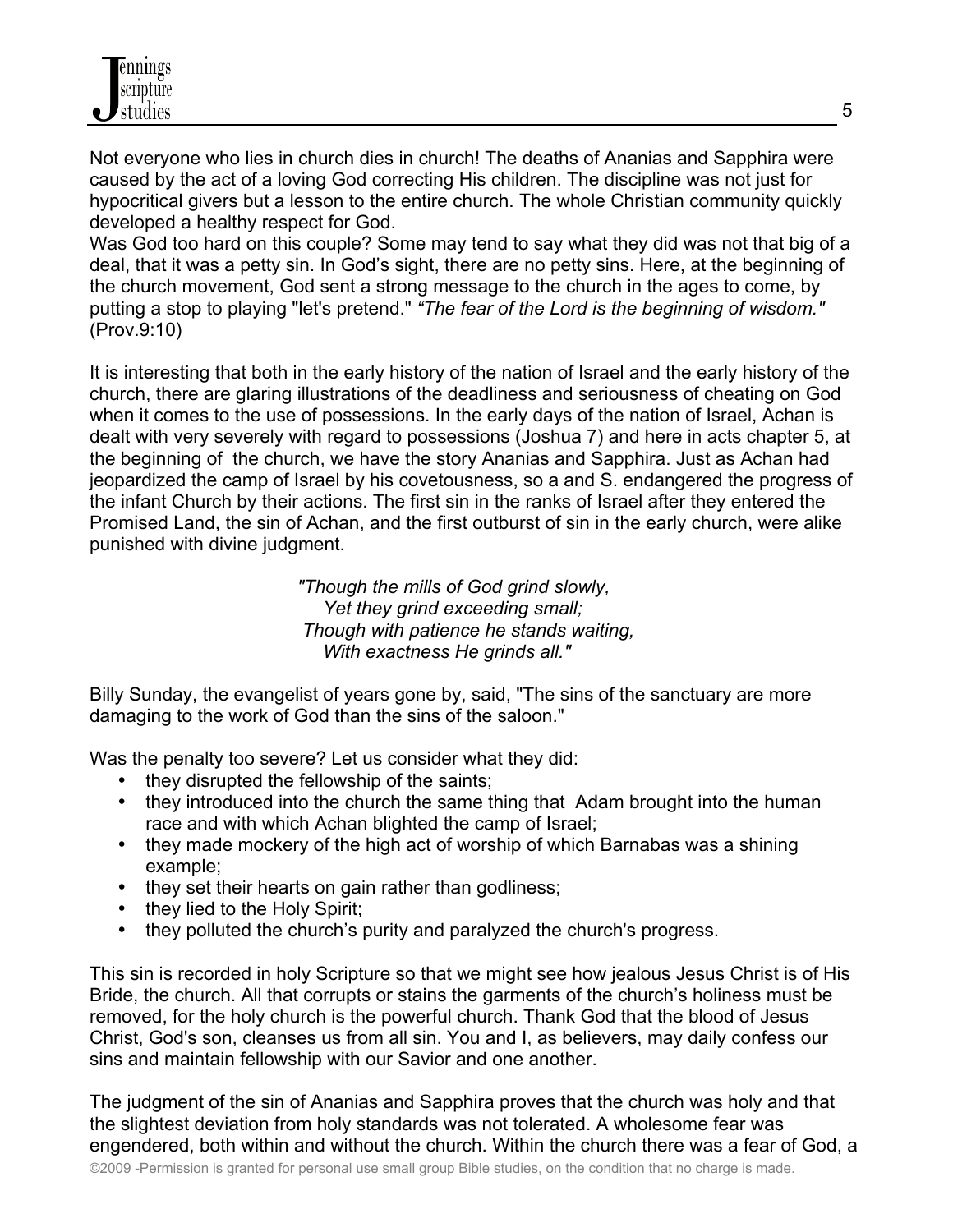dread of sin, a new sense of the holiness of God. Without, there was fear to join such a church except upon a credible confession of faith, true repentance and regeneration.

How could Ananias and Sapphira commit such a sin? How can any sin get into the life of a believer? The answer is in this statement in verse 4: "*Why have you conceived this thing in your heart?"* Sin is conceived in the heart and then carried out in the life. You have seen an apple with a worm-hole in it. Did the worm enter the apple from the outside or did the worm come from inside the apple?

Many would say that the worm came from the outside and entered into the apple. But the botanist tells us that the worm began on the inside. As a matter of fact, they tell us that the egg was laid in the blossom and that the worm was hatched in the heart of the apple and bored its way to the outside.

That is precisely the way the worm of sin works in the human life. It begins in the heart and bores its way out to the outside. Jesus said, *"For out of the heart proceed evil thoughts, murders, adulteries, fornications, thefts, false witness, blasphemies."* (Matt.15:19) Therefore, *"Keep your heart with all diligence, for out of the heart are the issues of life."* (Prov.4:23)

The devil always has a strategy to disrupt harmonious Fellowships of believers and one o his favorite tools is hypocrisy. Let us all be on guard against this and all sins that could invade, infect and invalidate the Christian church's testimony. With the burial of Ananias and Sapphira, the church returned to its mission and ministry with unabated zeal.

### **HISTORY CONTINUED TO BE MADE.** Acts 5:12-16

*"And through the hands of the apostles many signs and wonders were done among the people. And they were all with one accord in Solomon's Porch. Yet none of the rest dared join them, but the people esteemed them highly. And believers were increasingly added to the Lord, multitudes of both men and women, so that they brought the sick out into the streets and laid them on beds and couches, that at least the shadow of Peter passing by might fall on some of them. Also a multitude gathered from the surrounding cities to Jerusalem, bringing sick people and those who were tormented by unclean spirits, and they were all healed."*

Christ's church, although often hindered is never defeated. Jesus said, *"I will build My church, and the gates of Hades shall not prevail against it."* (Matt. 16:18) This history-making first church in Jerusalem was so on fire for God that when two germs invaded the assembly they were immediately exterminated! They continued to move ahead in spite of two "bumps in the road" and we read that "*believers were increasingly added to the Lord, multitudes of both men and women."* (Acts 5:14)

Sacred as well as secular history records many seeming setbacks for the church. The last seven churches listed in the New Testament, in Revelation chapters two and three, were not comprised of perfect humans. Jesus sent a letter to each one admonishing them and yet, he church throughout history continued to make history and it continues to this day to make history!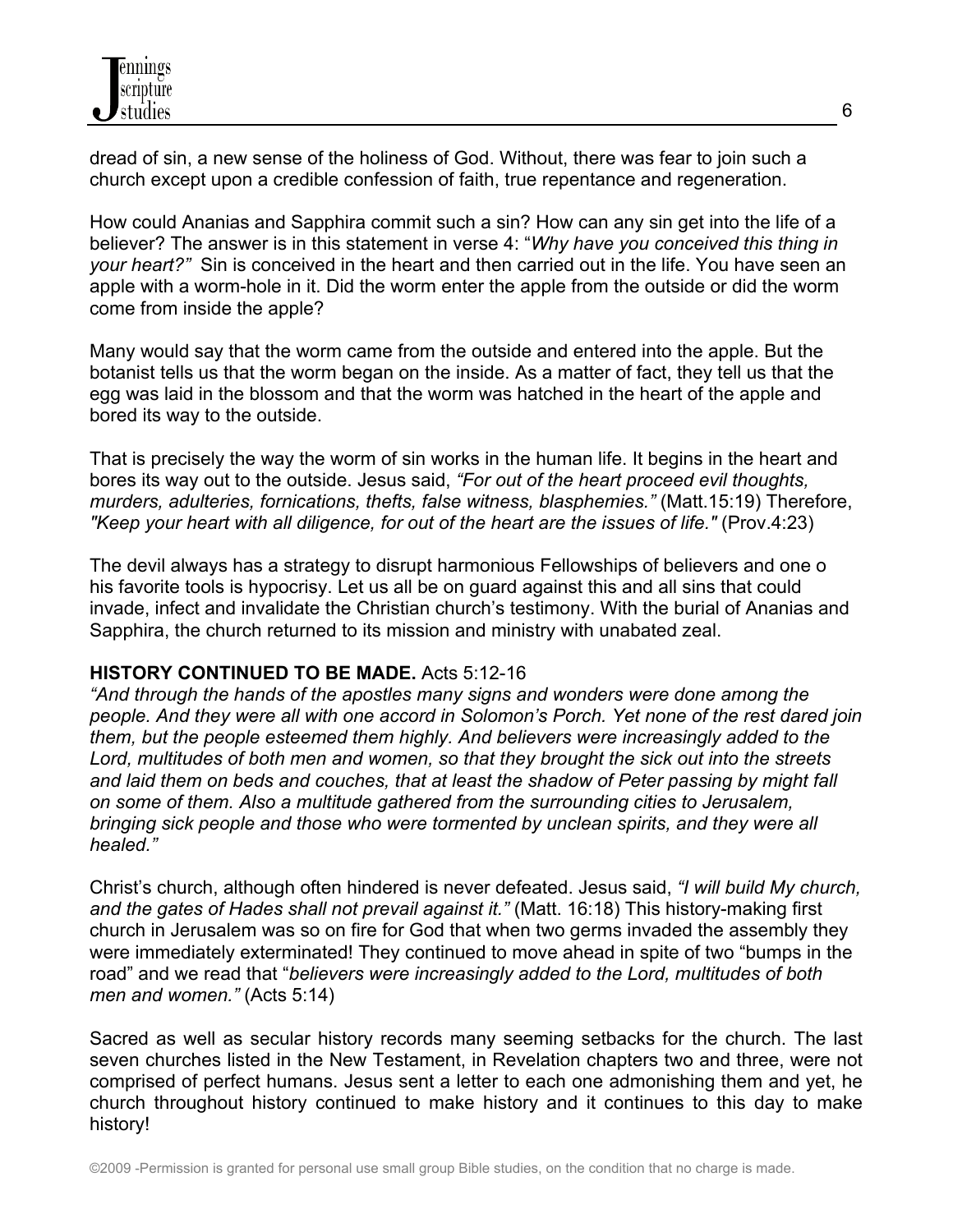The hymn, "The Church's One Foundation," written by Samuel J. Stone in 1866, with music by Samuel S. Wesley, contains a verse that is not usually in our present-day hymn books. It is one of the best verses:

> *"The Church shall never perish! Her dear Lord to defend, To guide, sustain, and cherish, Is with her to the end: Though there be those who hate her, And false sons in her pale, Against both foe or traitor She ever shall prevail."*

That early church was so irresistibly attractive to people who were sick and tired of religious hypocrisy and the heavy handed religious rulers who were enforcing rigid rules and regulations, that they were drawn to the early church by loving and caring people whose gracious lifestyle and authenticity was a breath of fresh air in a stale culture. The church attracted people hungry for reality.

Our country, culture. cities and churches also hunger for the genuine. Why do we not see churches growing by leaps and bounds as did the early church? One reason is because the Gospel message and the Gospel messengers are isolated - we have "compartmentalized" Christianity" in America. Christians gather in isolated groups, while the majority of our citizens are not contacted or impacted by the Gospel. Our Christianity is a sideline not the mainline purpose with the average church. Early Christian's main-lined the message of the Gospel!

Notice how the early Church exerted its influence:

- they were on Solomon's porch verse 12;
- they were in the streets verse 15;
- they were in the prison verse 18;
- they were in the temple verse 21;
- they were before the council verse 27;
- they were in every house verse 42.

Let us permeate our society as this first church did. Jesus said, *"You are the salt of the earth."* How will our community be salted with heavenly salt if we are isolationists?

## **HOSTILITY INCREASED AGAINST THE APOSTLES.** Acts 5:17-21 *"*

*Then the high priest rose up, and all those who were with him (which is the sect of the Sadducees), and they were filled with indignation, and laid their hands on the apostles and put them in the common prison. But at night an angel of the Lord opened the prison doors and brought them out, and said, "Go, stand in the temple and speak to the people all the words of this life." And when they heard that, they entered the temple early in the morning and taught. But the high priest and those with him came and called the council together, with all the elders of the children of Israel, and sent to the prison to have them brought."*

*There Was Haughty Indignation – "The high priest ….they were filled with indignation."*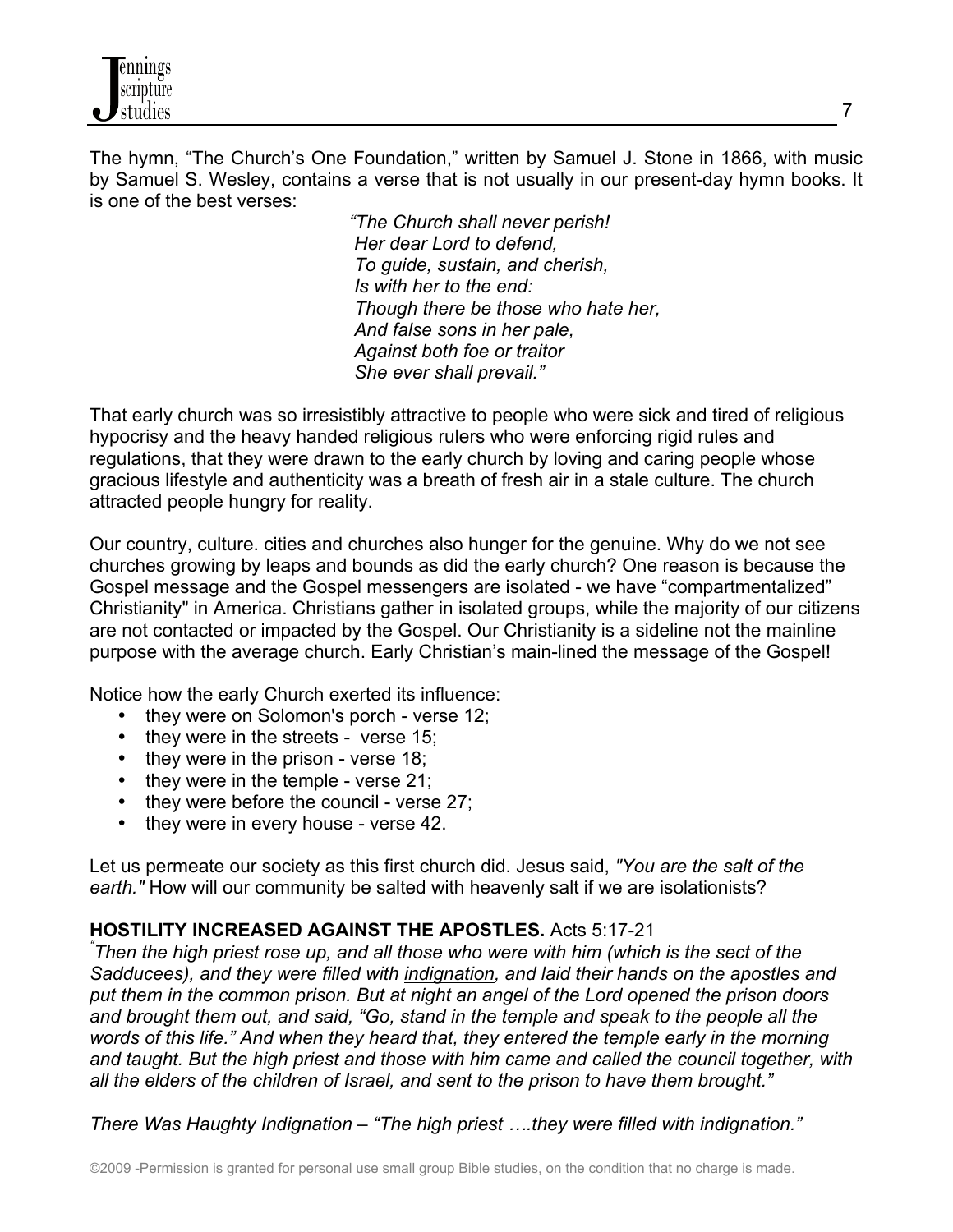# *There Was Hasty Incarceration - "put them in the common prison"*

As far as the Jewish officials were concerned it was a crime to be a follower of Jesus Christ. There was no doubt about it, the apostles were "guilty" of being Christians. They were commanding great respect throughout the city of Jerusalem and environs. The jealousy of the established religious authorities boiled over and the apostles suddenly became jailbirds!

Often in history, civil and religious authorities have thought that they could stop the advancement of the Church of Jesus Christ by removing its human leaders. During the first three centuries, the Christians most likely to be martyred were the church leaders. It is a common error among the enemies of the Church of Jesus Christ to mistake human leaders for the head's of the church. The removal of human leaders has never stopped the advancement of the church because the Head of the church is Jesus Christ! (Eph.1:20-23) Church leaders as well as all true disciples of Jesus Christ are but followers, and associates.

### *There Was Heavenly Intervention – "But at night an angel of the Lord opened the prison doors and brought them out…"*

What I am going to say next may be misunderstood, but it is nevertheless the truth. The best thing short of a heaven sent revival that could come to the church is persecution. The blood of the martyrs is the seed of the church. Persecution purges the church of mere professors; proves whether it is real or not; whether its members are truly people of faith and whether the church is a praying church or not, etc. Persecution is the furnace that purifies and burns out the counterfeit leaving the genuine for all to see. There are people who want to know God and want to be identified with that which is authentic. That is what took place in the first church. Being right with God often means being in trouble with men.

*There Was Holy Instruction – "Go, stand in the temple and speak to the people all the words of this life."*

## **HIREARCHY FLEXED its MUSCLES.** Acts 5:22-28 *"*

*But when the officers came and did not find them in the prison, they returned and reported, saying, "Indeed we found the prison shut securely, and the guards standing outside before the doors; but when we opened them, we found no one inside!" Now when the high priest, the captain of the temple, and the chief priests heard these things, they wondered what the outcome would be. So one came and told them, saying, "Look, the men whom you put in prison are standing in the temple and teaching the people!" Then the captain went with the officers and brought them without violence, for they feared the people, lest they should be stoned. And when they had brought them, they set them before the council. And the high priest asked them, saying, "Did we not strictly command you not to teach in this name? And look, you have filled Jerusalem with your doctrine, and intend to bring this Man's blood on us!"*

The High Priest convened the Sanhedrin, the Supreme Court of Israel, and sent the guards to bring the prisoners before the court. The guards found the cell as bare as Mother Hubbard's cupboard, and the guards returned empty-handed. Someone brought news that the disciples were at the temple, preaching. The guards went to the temple and re-arrested the disciples, handling them very gently because of fear of the people.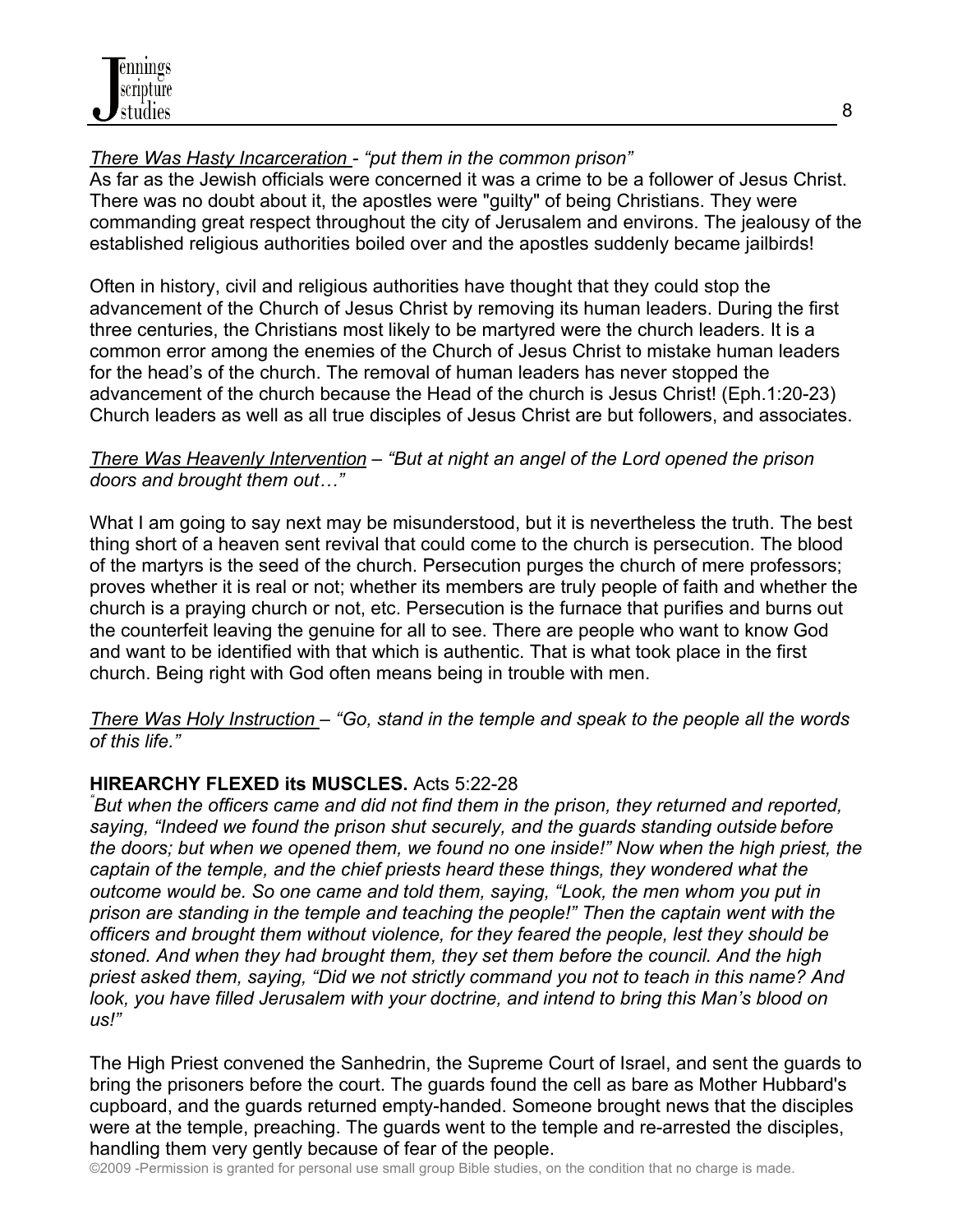

The High Priest and his cronies had tried to stop the advancement of the church by threatening Peter and John with bodily harm if they mentioned Jesus' name in public again. (Acts 4:1 8,21) This did not stop the apostles. The high council was infuriated. They said, *"You have filled Jerusalem with your teaching!"* An outburst of rage erupted against the apostles.

These old men in priestly robes leaped to their feet and shook angry fists at the disciples. One of Israel's most respected teachers, Gamaliel, intervened and calmed the uproar. Gamaliel's most famous student was Saul of Tarsus, the apostle Paul (Acts 22:3). As far as we know he was not a Christian. He counseled the Sanhedrin to stop their actions against these Christians. He said that if their movement was not of God it would fail anyway. If it was from God, fighting them would be fighting against God which was not a wise thing to do. His counsel to the council prevailed.

The success of the Christian witnesses filled the religious leaders with jealousy. They arrested the apostles. An angel freed them, and they went on preaching. However, some of the council members wanted to kill them. Did that stop them from spreading the Good News? No!

#### **HOMILY TIME AGAIN FOR PETER.** Acts 5:29-32 *"*

*But Peter and the other apostles answered and said: "We ought to obey God rather than men. The God of our fathers raised up Jesus whom you murdered by hanging on a tree. Him God has exalted to His right hand to be Prince and Savior, to give repentance to Israel and forgiveness of sins. And we are His witnesses to these things, and so also is the Holy Spirit whom God has given to those who obey Him."*

The disciples responded to this warning not to speak in Jesus name as they had responded to the first one -- with quiet defiance. Before their bruises were healed they were back teaching in the temple court and from house to house. They were saturating Jerusalem with the Good News about Jesus Christ the Messiah. The opposition that they experienced opened the door of opportunity to spread their message and they took advantage of it.

Good old Peter never missed an opportunity to preach! A homily is a sermon and Peter and the other apostles boldly confronted this austere Supreme Court of Israel, confuting, charging and challenging them:

- They affirmed their loyalty to God "*"We ought to obey God rather than men."*
- They announced the resurrection "*The God of our fathers raised up Jesus."*
- They accused them of murder "*you murdered by hanging on a tree."*
- They affirmed Jesus' exalted position "*Him God has exalted to His right hand to be Prince and Savior, to give repentance to Israel and forgiveness of sins."*
- They associated themselves with the mission and ministry of the Holy Spirit "*And we are His witnesses to these things, and so also is the Holy Spirit whom God has given to those who obey Him."*

They pulled no punches, they shot straight from the shoulder, they told it like it was. These disciples went into the den and bearded the lion! Of course, these Jewish leaders folded their tent, kowtowed to the disciples, capitulated, apologized and dismissed the apostles with their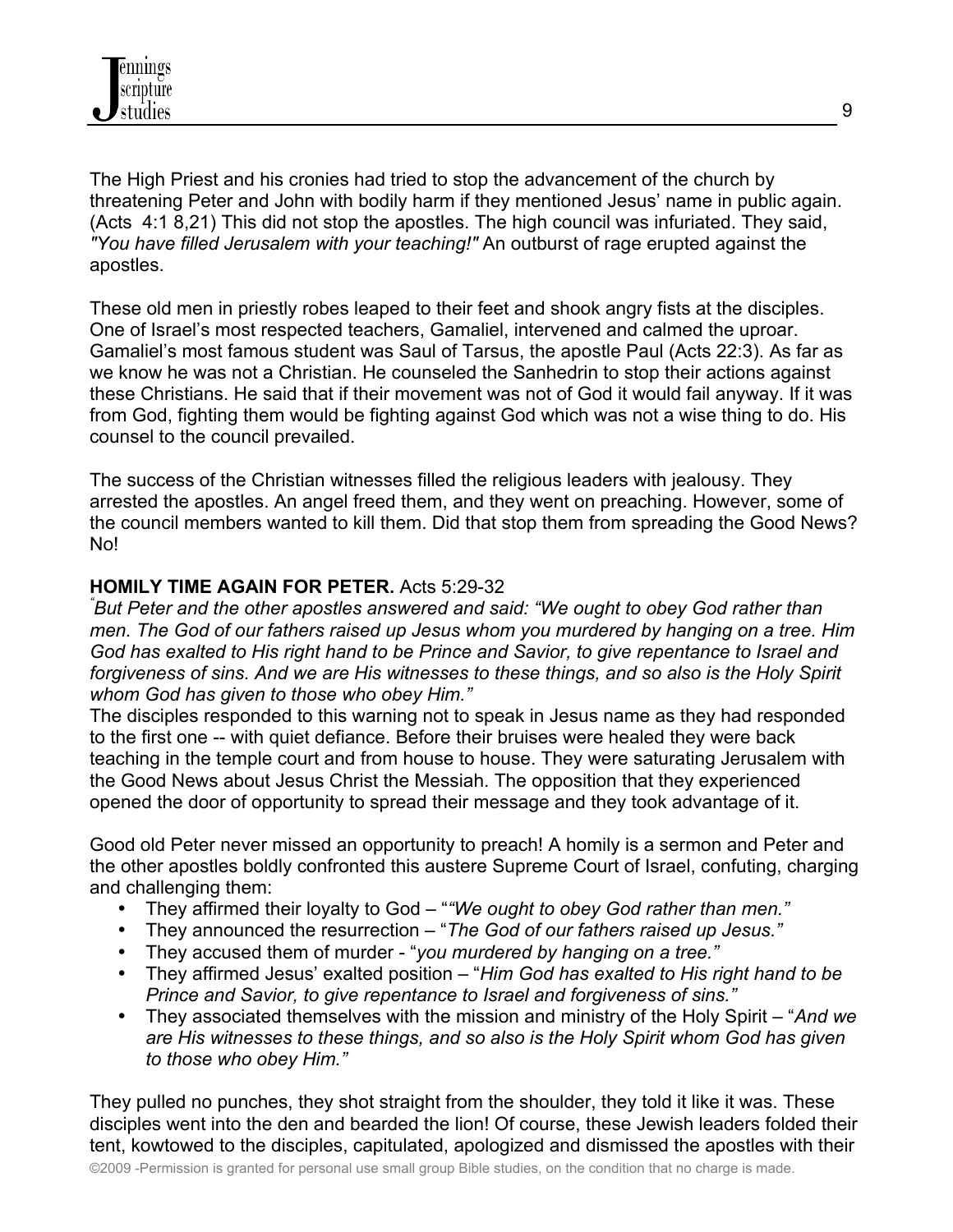blessing. NOT SO! *"When they heard this, they were furious and plotted to kill them*." (Acts 5:33)

Were they not fearful? *"Perfect love casts out fear."* (I John 4:18) These early evangelists were firm believers in what Jesus had said to them earlier: *"He who does not take his cross and follow after Me is not worthy of Me. He who finds his life will lose it, and he who loses his life for My sake will find it."* (Matt. 10:38)

Their message was of such a nature that they were willing to hazard their lives to propagate it. Two of the greatest hindrances to witnessing are a cold heart and cold feet.

**ILLUST.** The early American evangelist, Peter Cartwright, had neither a cold heart or cold feet! One day he was conducting a service in a church when President Andrew Jackson unexpectedly showed up. The deacons hurriedly called the preacher from the pulpit and informed him of the distinguished visitor. They asked Cartwright to be careful about what he said. As he returned to the pulpit to continue his message he said, "I understand that President Andrew Jackson is with us today, and I have been requested to be guarded in my remarks. Andrew Jackson will go to Hell as quickly as any other man if he does not repent!"

The audience was shocked, wondering how the president would react. At the close of the meeting, the President stepped forward to speak to Cartwright. "Sir," he said, "if I had a regiment of men like you, I could whip the world."

### **HAPPY CHRISTIANS CONTINUED WITNESSING**. Acts 5:40-42

*"And when they had called for the apostles and beaten them, they commanded that they should not speak in the name of Jesus, and let them go. So they departed from the presence of the council, rejoicing that they were counted worthy to suffer shame for His name. And daily in the temple, and in every house, they did not cease teaching and preaching Jesus as the Christ."* (Acts 5:40-42)

*The Religious Leaders Actions*: The punishment they inflicted; The prohibition they imposed.

*The Christian Leaders Attitude*: They rejoiced to be worthy to suffer; they resumed witnessing of the Savior.

The early church shows us how to triumph over trouble. They triumphed over internal problems and they triumphed over external opposition. The power of God was being manifested in a miraculous way, sinners were being saved, the population was astir, the church was growing. They were living in the afterglow of Pentecost. Their souls were aflame for Jesus Christ.

You cannot stop a child of God who is fired by the divine fuel of the Holy Spirit.

- Lions will not eat him,
- Fire will not burn him,
- Prisons cannot hold him,
- Beatings will not stop him and
- Threats will not scare him!